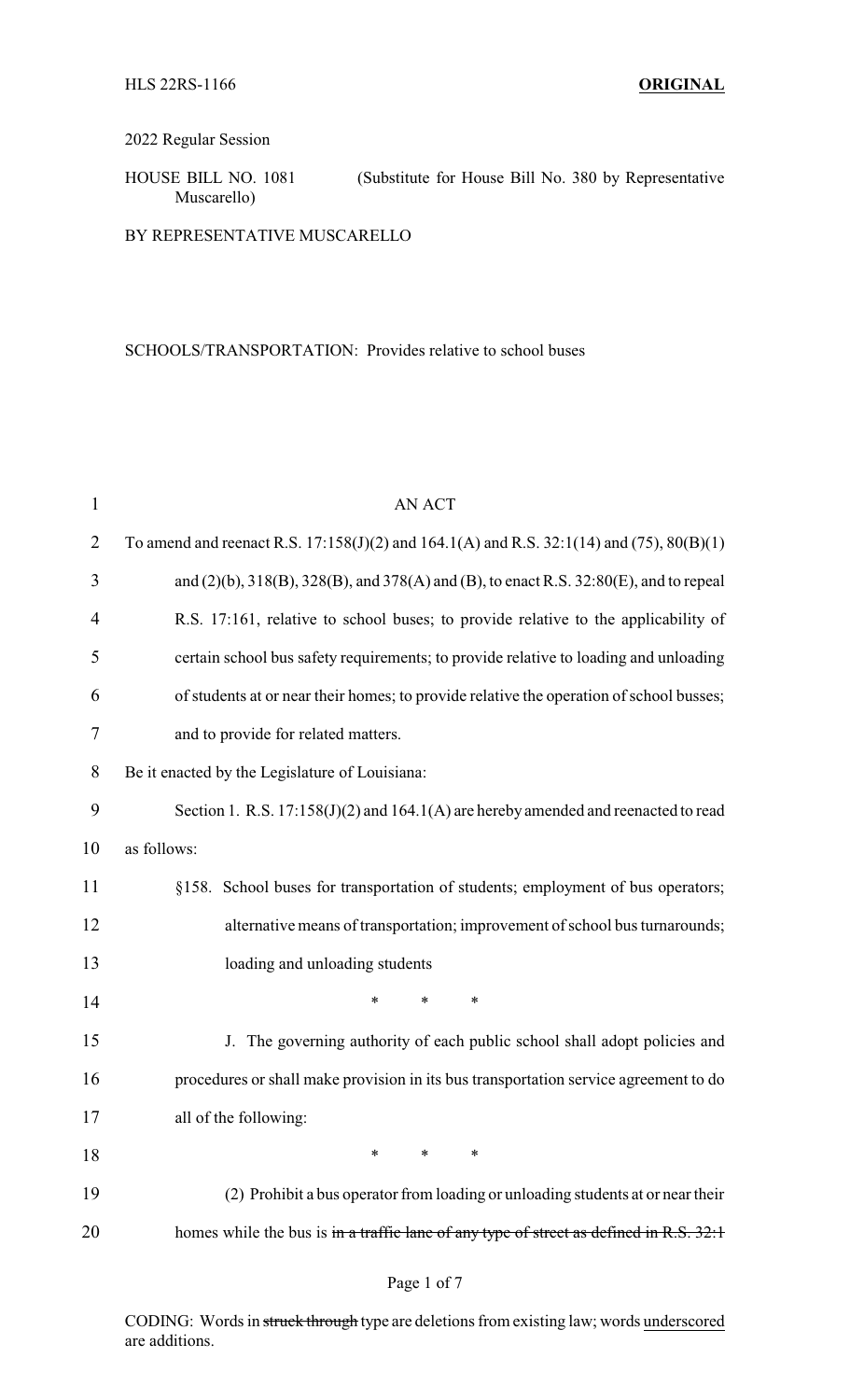1 and require that students be loaded or unloaded on a shoulder unless the governing 2 authority determines that loading or unloading on a shoulder is less safe for the 3 student. However, if there is no shoulder or if the shoulder is determined to be less 4 safe, a bus operator may load and unload a student while the bus is in a lane of traffic 5 but only if unless the bus is in the lane farthest to the right side of the road so that 6 there is not a lane of traffic between the bus and the right-side curb or other edge of 7 the road. 8 \* \* \*

9 §164.1. Additional regulations; crossing control device required; compliance

 A.(1) In addition to any regulations adopted by the State Board of Elementary and Secondary Education pursuant to the provisions of R.S. 17:164 relative to the construction, design, equipment, and operation of school buses used in the transportation of students, the board also shall adopt rules and regulations in accordance with the Administrative Procedure Act requiring that every bus used in the transportation of students to and from home or school bus stops and acquired 16 after January 1, 1996, shall be equipped with a crossing control device actuated by the operator and operated in conjunction with the stop arm. The crossing control device shall pivot out from the right side of the front bumper to prevent persons from walking directly in front of the bus.

20 (2) In addition to the rules and regulations required pursuant to Paragraph 21 (1) of this Subsection, the board shall adopt rules and regulations in accordance with 22 the Administrative Procedure Act requiring that every bus used in the transportation 23 of students shall be equipped with a crossing control device as specified in Paragraph 24 (1) of this Subsection by not later than January 1, 2008. The provisions of this 25 Paragraph shall be subject to the appropriation of funds for this purpose.

27 Section 2. R.S. 32:1(14) and (75), 80(B)(1) and (2)(b), 318(B), 328(B), and 378(A) 28 and (B) are hereby amended and reenacted and R.S. 32:80(E) is hereby enacted to read as 29 follows:

26 **\*** \* \* \*

### Page 2 of 7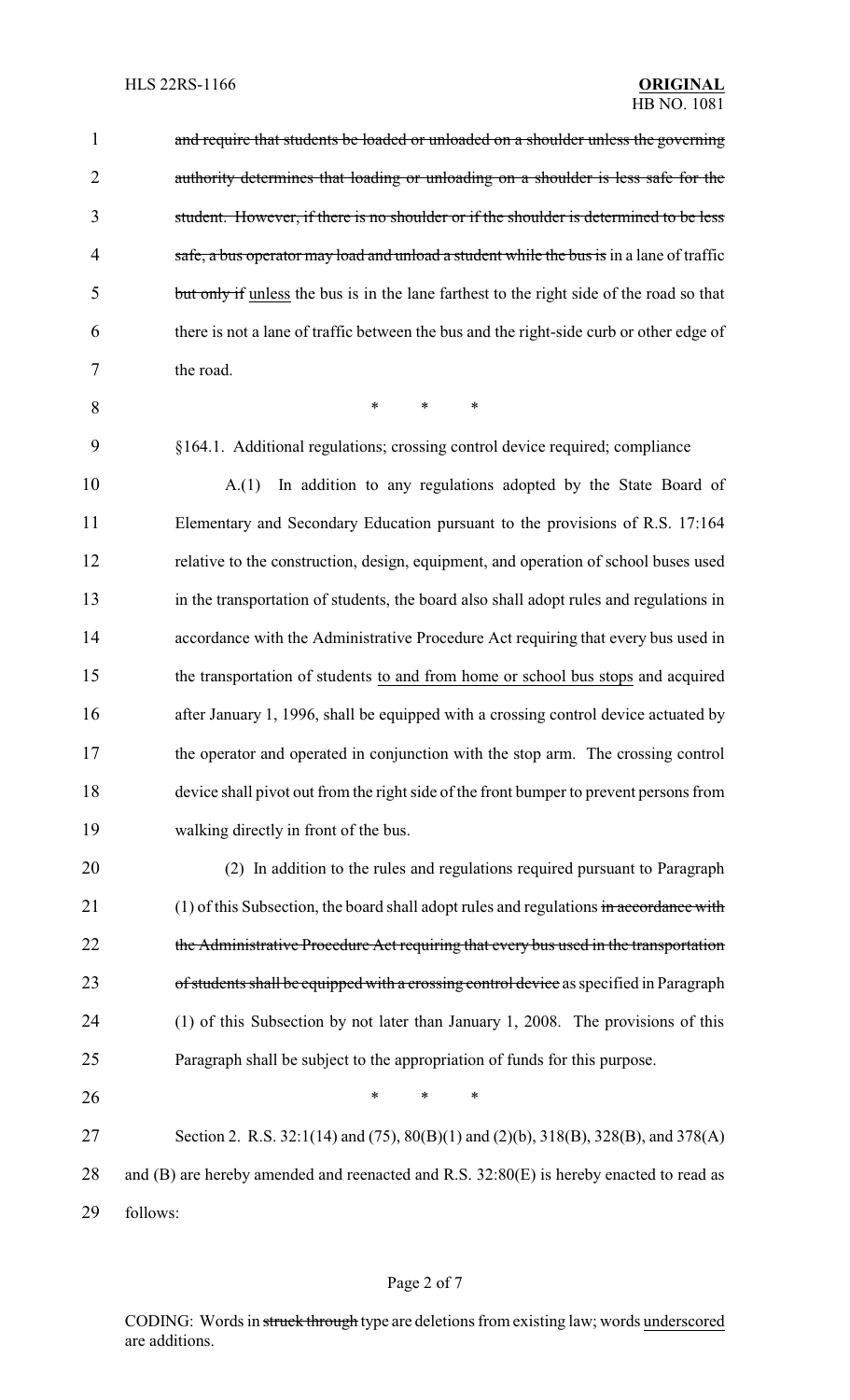| $\mathbf 1$    | §1. Definitions                                                                         |  |  |
|----------------|-----------------------------------------------------------------------------------------|--|--|
| $\overline{2}$ | When used in this Chapter, the following words and phrases have the                     |  |  |
| 3              | meanings ascribed to them in this Section, unless the context clearly indicates a       |  |  |
| $\overline{4}$ | different meaning:                                                                      |  |  |
| 5              | $*$ and $*$<br>$\ast$<br>*                                                              |  |  |
| 6              | (14) "Chauffeur" means every person who is employed by another for the                  |  |  |
| 7              | principal purpose of driving a motor vehicle, and every person who drives a school      |  |  |
| 8              | bus transporting school children or any motor vehicle when in use for the               |  |  |
| 9              | transportation of persons or property for compensation except school bus operators.     |  |  |
| 10             | $\ast$<br>*<br>$\ast$                                                                   |  |  |
| 11             | (75) "School bus" means every motor vehicle that complies with the color,               |  |  |
| 12             | equipment, and identification requirements set forth in this Chapter and is used to     |  |  |
| 13             | transport children students to and from school or in connection with school activities, |  |  |
| 14             | but not including buses operated by common carriers in urban transportation of          |  |  |
| 15             | school children a charter bus or transit bus.                                           |  |  |
| 16             | (a) "Type I school bus" means any school bus designed to carry more than                |  |  |
| 17             | sixteen pupils at one time.                                                             |  |  |
| 18             | (b) "Type II school bus" means any school bus designed to carry sixteen or              |  |  |
| 19             | less pupils at one time.                                                                |  |  |
| 20             | $\ast$<br>$\ast$<br>$\ast$                                                              |  |  |
| 21             | §80. Overtaking and passing certain school buses                                        |  |  |
| 22             | ∗<br>∗<br>*                                                                             |  |  |
| 23             | B.(1) Every school bus used for the transportation of school children shall             |  |  |
| 24             | bear upon the front and rear thereof the words "SCHOOL BUS" in black letters not        |  |  |
| 25             | less than eight inches in height placed as high as possible without impairment of       |  |  |
| 26             | visibility, and no other lettering shall be visible from the front or rear except the   |  |  |
| 27             | words "emergency exit" shall be painted in black letters at least two inches in height  |  |  |
| 28             | and approximately located near such exit.                                               |  |  |
| 29             | ∗<br>∗<br>∗                                                                             |  |  |

# Page 3 of 7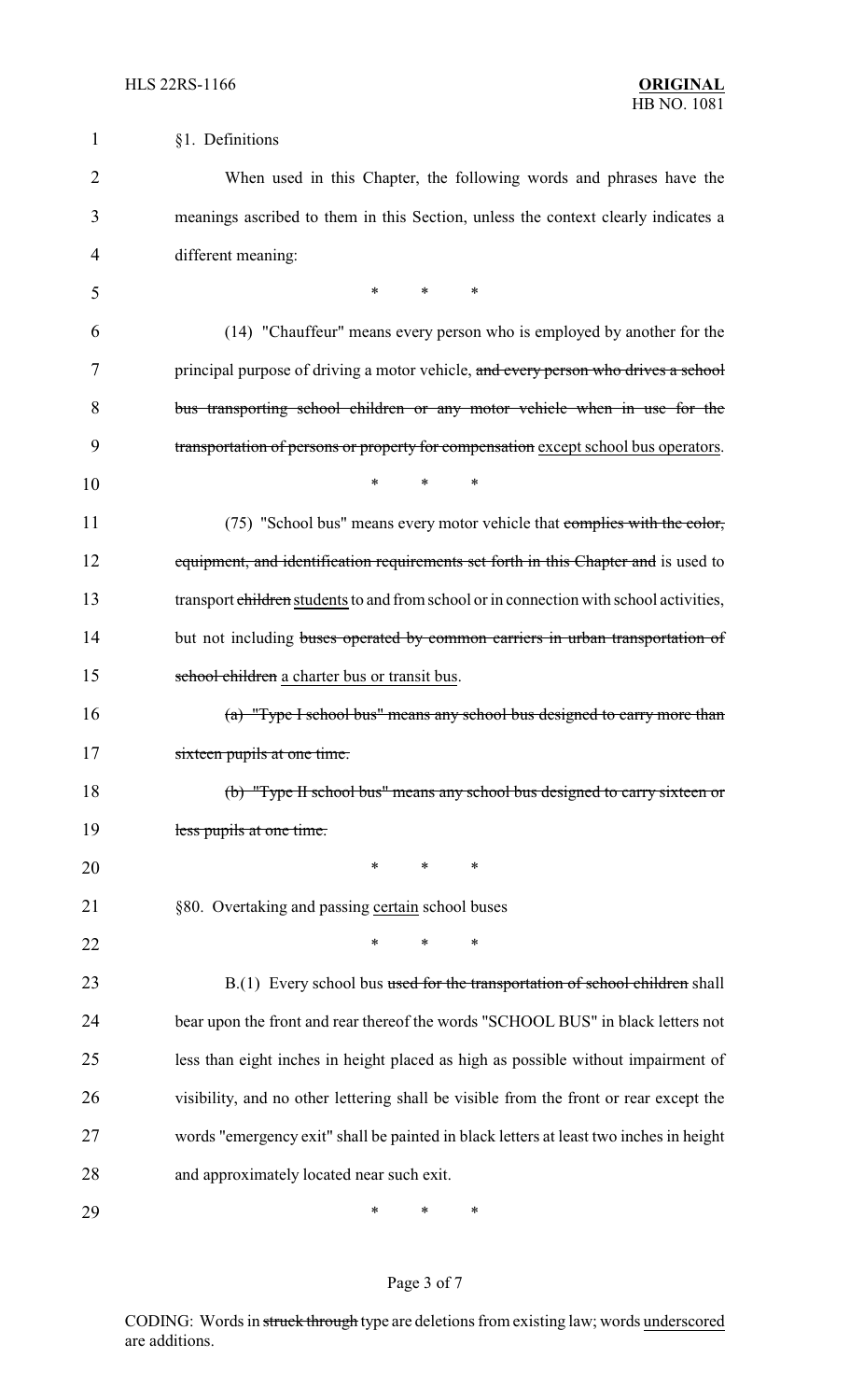| $\mathbf{1}$   | (2)                                                                                     |  |  |  |
|----------------|-----------------------------------------------------------------------------------------|--|--|--|
| $\overline{2}$ | $\ast$<br>$\ast$<br>$\ast$                                                              |  |  |  |
| 3              | (b)<br>The driver of any school bus equipped only with signal lamps as                  |  |  |  |
| 4              | provided in R.S. 32:318(B)(1) shall activate such the amber lamps at least one          |  |  |  |
| 5              | hundred feet, but not more than five hundred feet, before every stop for which          |  |  |  |
| 6              | activation is required and upon stopping shall exhibit the semaphore sign or signs      |  |  |  |
| 7              | activate the red lamps and the stop signal arms provided for in R.S. 32:318(B)(2) and   |  |  |  |
| 8              | (3) and the crossing control device as provided in R.S. 17:164.1 and upon resuming      |  |  |  |
| 9              | motion shall deactivate both the lamps, the stop signal arms, and the semaphore sign    |  |  |  |
| 10             | or signs crossing control device. The driver of any school bus equipped with signal     |  |  |  |
| 11             | lamps as provided in R.S. $32:318(B)(4)$ shall activate the yellow (amber) lights at    |  |  |  |
| 12             | least one hundred feet, but not more than five hundred feet, before every stop for      |  |  |  |
| 13             | which activation is required, shall deactivate these lamps upon stopping, shall exhibit |  |  |  |
| 14             | the red flashing lamps and semaphore sign or signs while stopped, and upon              |  |  |  |
| 15             | resuming motion shall deactivate both the lamps and the semaphore sign or signs.        |  |  |  |
| 16             | $\ast$<br>$\ast$<br>∗                                                                   |  |  |  |
| 17             | E. For the purposes of this Section, "school bus" means a school bus as                 |  |  |  |
| 18             | defined in R.S. 32:1 that is used to transport students to and from home or school bus  |  |  |  |
| 19             | stops.                                                                                  |  |  |  |
| 20             | $\ast$<br>$\ast$<br>∗                                                                   |  |  |  |
| 21             | §318. Audible and visual signals on certain vehicles                                    |  |  |  |
| 22             | *<br>*<br>∗                                                                             |  |  |  |
| 23             | B.(1) Every type I school bus purchased new after the effective date of this            |  |  |  |
| 24             | Subsection used for the transportation of school children that is used to transport     |  |  |  |
| 25             | students to and from home or school bus stops shall, in addition to any other           |  |  |  |
| 26             | equipment and distinctive markings required by this Chapter, be equipped with the       |  |  |  |
| 27             | following signal lights and devices: four amber and four red school bus signal lamps.   |  |  |  |
| 28             | (1) Every type I school bus purchased new after the effective date of this              |  |  |  |
| 29             | Subsection shall be equipped with signal lamps mounted as high and as widely            |  |  |  |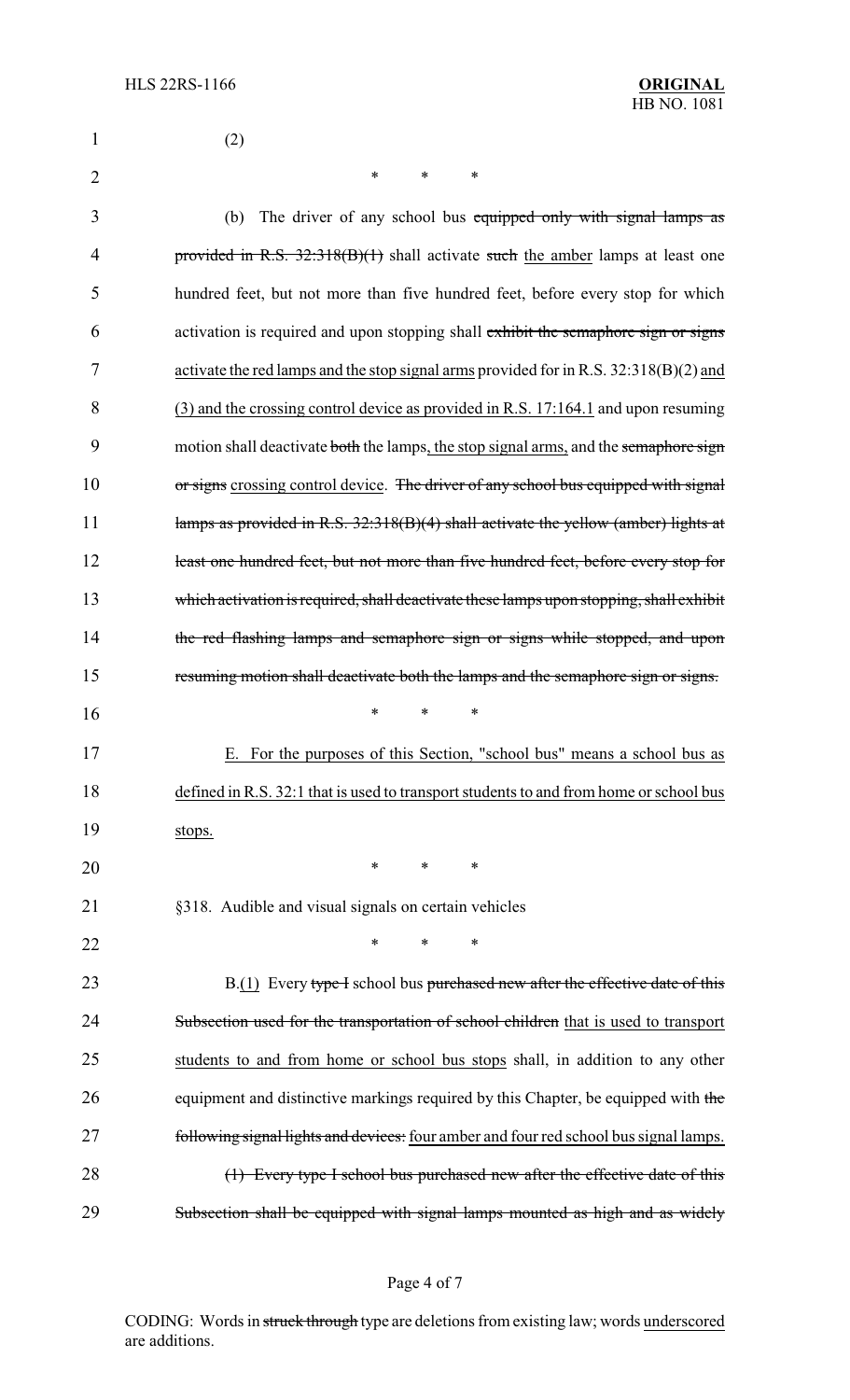spaced laterally as practicable, which shall be capable of displaying to the front two 2 alternately flashing red lights located at the same level and to the rear two alternately flashing red lights located at the same level, and these lights shall have sufficient intensity to be visible at five hundred feet in normal sunlight.

5 (2)(a) Every type I school bus purchased new after the effective date of this 6 Subsection that is used to transport students to and from home or school bus stops 7 and that has a rated capacity of sixteen or more passengers including the operator 8 shall also be equipped with two semaphore signs stop signal arms mounted on the 9 left side of the bus, one as near the front of the cab of the bus as practicable and one 10 as near the rear of the body of the bus as practicable, said semaphore signs to be not 11 less than eighteen inches in diameter, painted red, with the word "Stop" on each side 12 thereof in white letters not less than six inches in height. Each semaphore sign shall 13 be a standard octagonal sign containing two flashing red lamps which are visible 14 from both sides of the extended sign. These signs shall be constructed so as to fold 15 back against the side of the bus when at rest and capable of being extended 16 **perpendicular to the side of the bus with controls operated by the driver.** 

17  $(3)$  (b) Every type II school bus purchased new after the effective date of this 18 Subsection that is used to transport students to and from home or school bus stops 19 and that has a rated capacity of ten to fifteen passengers including the operator shall 20 also be equipped with at least one semaphore sign which shall comply with the 21 requirements in R.S. 32:318(B)(2) stop signal arm mounted on the left side of the 22 bus.

23 (4) Every school bus purchased new after the effective date of this 24 Subsection shall, in addition to the lights required by Subsection B(1), be equipped 25 with yellow signal lamps mounted near each of the four red lamps and at the same 26 level but closer to the vertical center line of the bus, which shall display two 27 alternately flashing yellow lights to the front and two alternately flashing yellow 28 lights to the rear, and these lights shall be visible at five hundred feet in normal 29 sunlight. These lights shall be displayed by the school bus driver at least one

#### Page 5 of 7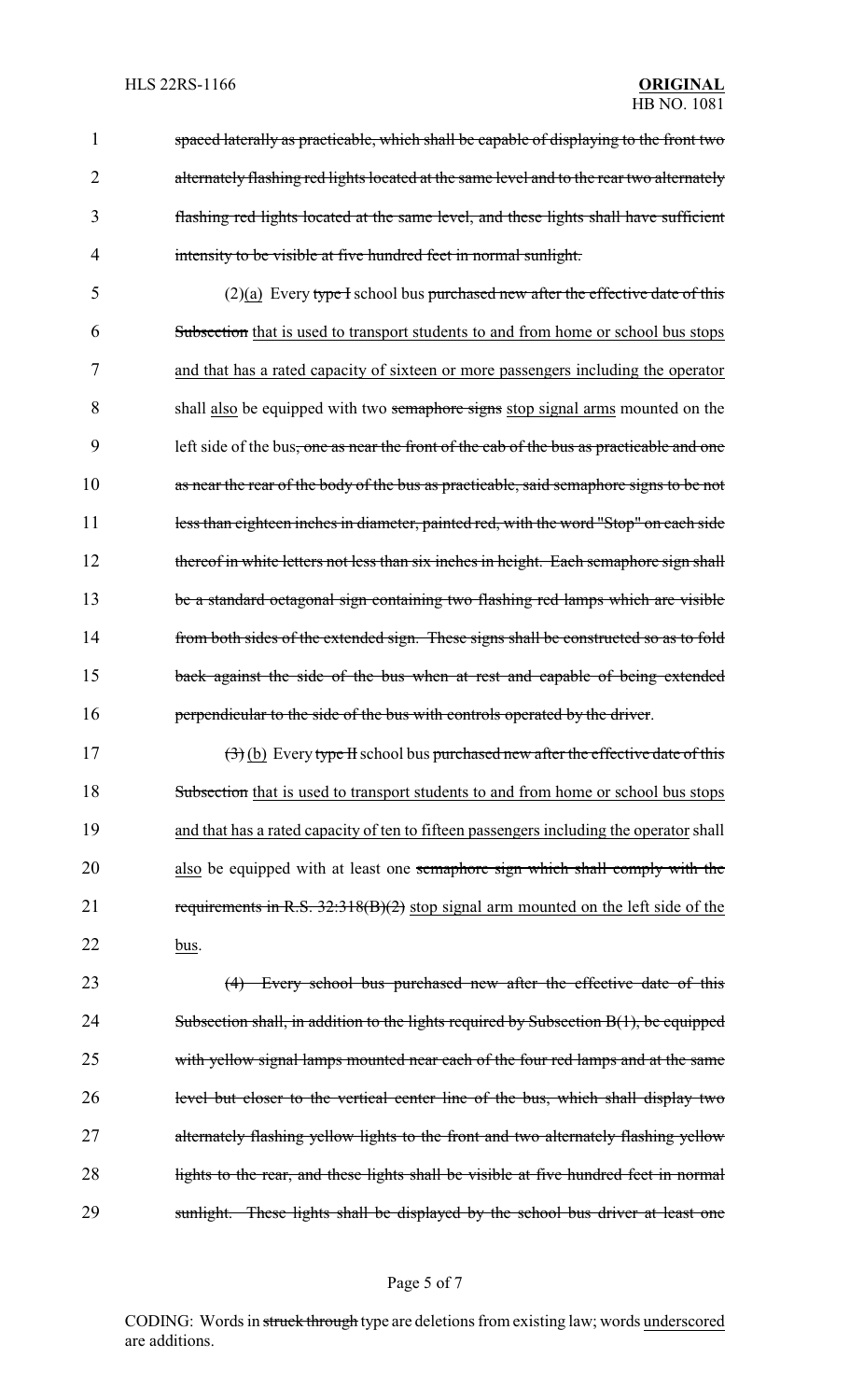| $\mathbf{1}$ | hundred feet, but not more than five hundred feet, before (but not during) every stop            |  |  |
|--------------|--------------------------------------------------------------------------------------------------|--|--|
| 2            | at which the alternately flashing red lights required by Subsection B(1) shall be                |  |  |
| 3            | activated.                                                                                       |  |  |
| 4            | ∗<br>∗<br>∗                                                                                      |  |  |
| 5            | §328. Special lighting equipment on school buses                                                 |  |  |
| 6            | *<br>$\ast$<br>$\ast$                                                                            |  |  |
| 7            | B. It shall be unlawful to operate any flashing warning signal light on any                      |  |  |
| 8            | school bus except when said school bus is stopped or is in the act of coming to a                |  |  |
| 9            | complete stop on a highway for the purpose of permitting school children to board                |  |  |
| 10           | or alight from said school bus <del>, and also, except when any such school bus is stopped</del> |  |  |
| 11           | or coming to a complete stop on a highway at a crossing of a railroad.                           |  |  |
| 12           | $\ast$<br>*<br>$\ast$                                                                            |  |  |
| 13           | §378. School bus body, hood, bumpers; color of paint; back-up audible alarms                     |  |  |
| 14           | A. Every school bus that is used to transport students to and from home or                       |  |  |
| 15           | school bus stops shall be painted national school bus glossy yellow except that the              |  |  |
| 16           | hood shall be painted the same color or lusterless black and its roof may be painted             |  |  |
| 17           | white. Bumpers shall be painted glossy black, except that for increased night                    |  |  |
| 18           | visibility they may be covered with a retroflective retroreflective material.                    |  |  |
| 19           | B. Any school bus acquired for any purpose other than transporting to and                        |  |  |
| 20           | from school shall be painted a color other than national school bus yellow and all               |  |  |
| 21           | lights, signals, and other devices and any lettering identifying the vehicle as a school         |  |  |
| 22           | bus shall be removed. Any bus other than a school bus shall be painted a color other             |  |  |
| 23           | than national school bus yellow and shall not have lights, signals, and other devices            |  |  |
| 24           | and any lettering identifying the vehicle as a school bus.                                       |  |  |
| 25           | ∗<br>∗<br>∗                                                                                      |  |  |
| 26           | Section 3. R.S. 17:161 is hereby repealed in its entirety.                                       |  |  |